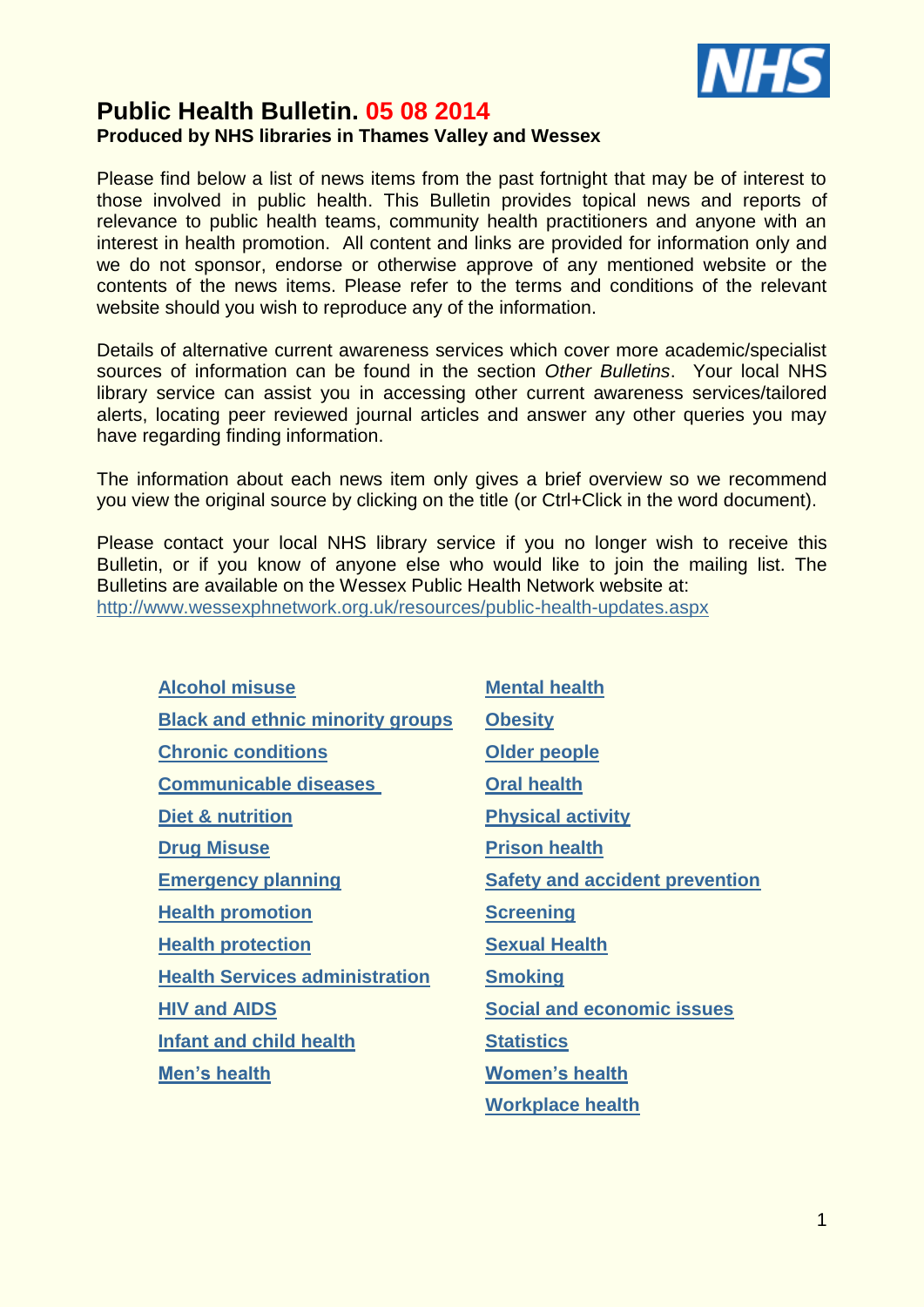# <span id="page-1-0"></span>**Alcohol misuse**

# **[Alcohol Concern applaud Gary Lineker's criticism of alcohol sponsorship](http://www.alcoholconcern.org.uk/media-centre/news/alcohol-concern-applaud-gary-linekers-criticism-of-alcohol-sponsorship)**

Monday 4th August 2014 *Source*:**<http://www.alcoholconcern.org.uk/>**

Gary Lineker has been interviewed by Alcohol Concern Ambassador, Alastair Campbell in the September issue of GQ Magazine where alcohol sponsorship was one of a range of topics discussed.

**[UKHF launches AlcoholHealthLink](http://www.ukhealthforum.org.uk/who-we-are/our-work/ukhf-whats-new/?entryid70=36556)**

Friday 25th July 2014 *Source*: **[http://www.ukhealthforum.org.uk](http://www.ukhealthforum.org.uk/)**

The UK Health Forum (UKHF) has investigated the information needs and behaviour of those working in public health in order to better understand the barriers and facilitators in identifying and accessing evidence to enable evidence-based public health.

**[Drinks giant Diageo ordered to remove advert](http://www.alcoholconcern.org.uk/media-centre/news/drinks-giant-diageo-ordered-to-remove-advert)<br>Wednesday 23<sup>rd</sup> July 2014 <b>Source: h** Wednesday 23rd July 2014 *Source*:**<http://www.alcoholconcern.org.uk/>**

A complaint about irresponsible alcohol advertising been upheld by the Advertising Standards Authority (ASA).

# <span id="page-1-1"></span>**Black and ethnic minority groups**

**[CQC to support the NHS in tackling race inequality across the workforce](http://www.cqc.org.uk/content/cqc-support-nhs-tackling-race-inequality-across-workforce)** Friday 1st August 2014 *Source*: **[http://www.cqc.org.uk](http://www.cqc.org.uk/)**

The NHS Equality and [Diversity Council's plans,](http://www.england.nhs.uk/2014/07/31/tackle-race-inequality/) announced today, aim to make sure that employees from black and ethnic minority (BME) backgrounds have equal access to career opportunities and fair treatment across the NHS workplace.

# <span id="page-1-2"></span>**Chronic conditions**

# **[BMJ 'right' in statins claims row](http://www.bbc.co.uk/news/health-28602155)**

Friday 1st August 2014 *Source:* **[http://www.bbc.co.uk](http://www.bbc.co.uk/)**

An investigation has backed the British Medical Journal's handling of two controversial and inaccurate articles it published on the harms of cholesterol-reducing statins.

# <span id="page-1-3"></span>**Communicable diseases**

**[Ebola crisis: Infected doctor Kent Brantly lands in US](http://www.bbc.co.uk/news/world-us-canada-28596416)**

Saturday 2nd August 2014 *Source:* **[http://www.bbc.co.uk](http://www.bbc.co.uk/)**

A US doctor infected with the deadly Ebola virus in Liberia has arrived in the US for treatment at a specialised unit in Atlanta, Georgia.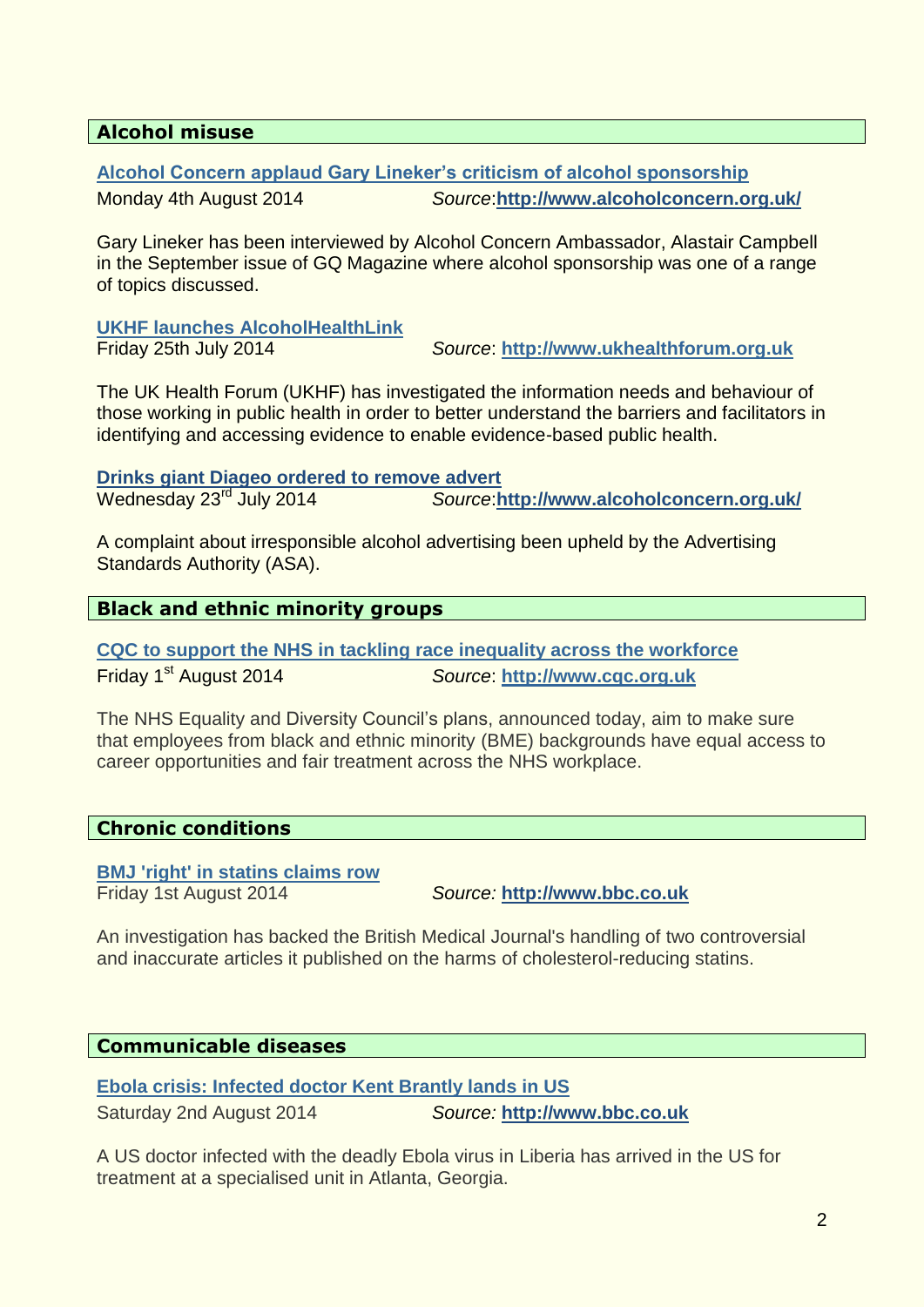**[Call for 'radical action' on drug-resistant malaria](http://www.bbc.co.uk/news/health-28569966)** Wednesday 30th July 2014 *Source:* **[http://www.bbc.co.uk](http://www.bbc.co.uk/)**

Drug-resistant malaria is spreading in South East Asia, and has now reached the Cambodia-Thailand border, according to a study.

**['Poor treatment for hepatitis C infection in UK'](http://www.bbc.co.uk/news/health-28524031)** Monday 28th July 2014 *Source:* **[http://www.bbc.co.uk](http://www.bbc.co.uk/)**

Official figures for England show just 3% of people who develop chronic hepatitis C each year receive treatment to help clear the virus.

#### **[Deadly MERS 'camel flu' may now be airborne](http://www.nhs.uk/news/2014/07July/Pages/Deadly-MERS-camel-flu-may-now-be-airborne.aspx)**

Thursday 24th July 2014 *Source*: **[http://www.nhs.uk](http://www.nhs.uk/)**

"Deadly Mers virus 'could now be airborne'," The Independent reports. The Middle East Respiratory Syndrome (MERS) virus, which has an estimated case fatality rate of 30%, has been detected in an air sample in a camel barn in Saudi Arabia. This raises the possibility the virus could be spread through the air in the same way as flu.

#### **['Casual attitude' to vCJD warning](http://www.bbc.co.uk/news/health-28443558)**

Thursday 24th July 2014 *Source:* **[http://www.bbc.co.uk](http://www.bbc.co.uk/)**

The government has developed a "casual attitude" to the human form of "mad cow disease", MPs have warned. The Science and Technology Committee said the low incidence of variant Creutzfeldt-Jakob disease (vCJD) was being "used as justification for inaction". The committee highlighted concerns around the risk of contamination in blood donation and during surgery.

# <span id="page-2-0"></span>**Diet & nutrition**

# **[Eating more than 5 a day 'brings no extra benefit'](http://www.nhs.uk/news/2014/07July/Pages/Eating-more-than-5-a-day-brings-no-extra-benefit.aspx)**

Wednesday 30th July 2014 *Source*: **[http://www.nhs.uk](http://www.nhs.uk/)**

"Eating more than five a day has 'no extra health benefit'," reports The Independent. The paper reports on a review that combined the results of previous research looking at the effect of increasing the amount of fruit and vegetables people eat.

# <span id="page-2-1"></span>**Drug Misuse**

# **[Heroin antidote Naloxone offers US hope against overdose](http://www.bbc.co.uk/news/magazine-28425144)**

Wednesday 23rd July 2014 *Source:* **[http://www.bbc.co.uk](http://www.bbc.co.uk/)**

Twenty-five states have approved the use of the drug Naloxone, either as an inhalant or an injection. Police officers use it on the street when they encounter an overdose, and family members of addicts have their own kits to try to prevent death in the home.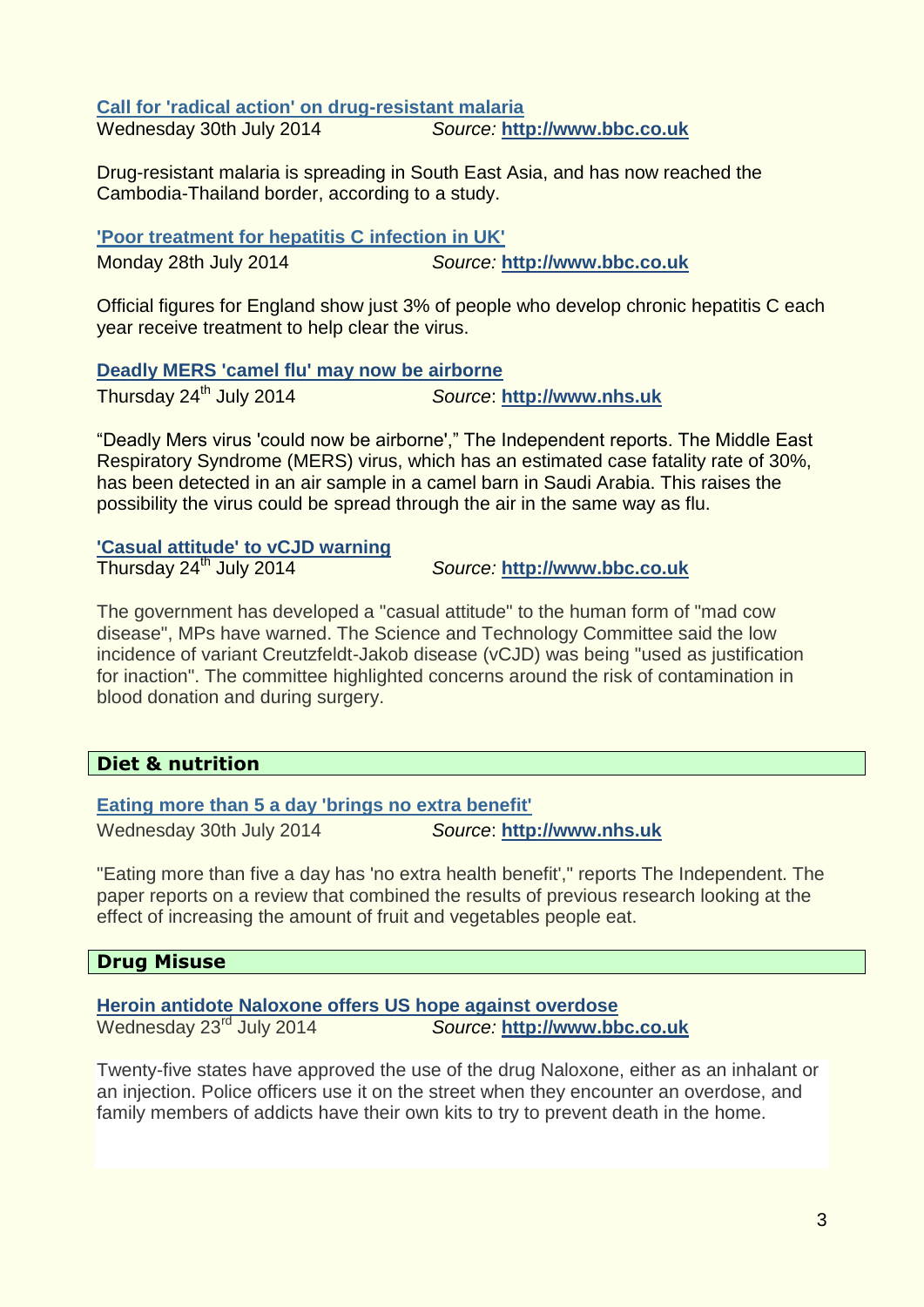# <span id="page-3-0"></span>**Emergency planning**

## **[Ebola crisis: WHO to announce \\$100m emergency response](http://www.bbc.co.uk/news/world-africa-28593987)**

Friday 1st August 2014 *Source:* **[http://www.bbc.co.uk](http://www.bbc.co.uk/)**

The head of the World Health Organization and leaders of West African nations affected by the Ebola outbreak are to announce a new \$100m (£59m; 75m euro) response plan.

#### <span id="page-3-1"></span>**Health promotion**

**[UKHF calls on Government to support a health-creating economy](http://www.ukhealthforum.org.uk/who-we-are/our-work/ukhf-whats-new/?entryid70=36562)** Friday 25th July 2014 *Source*: **[http://www.ukhealthforum.org.uk](http://www.ukhealthforum.org.uk/)**

Citing the rising global burden of NCDs, UKHF has laid-out a comprehensive call to the next Government to promote and support a health-creating economy in the UK.

#### <span id="page-3-2"></span>**Health protection**

**[Fist bumps 'cleaner](http://www.bbc.co.uk/news/health-28481957) than handshakes'**

Monday 28th July 2014 *Source:* **[http://www.bbc.co.uk](http://www.bbc.co.uk/)**

Sweaty palms, vice-like grips or the insufferable limp hand may be the least of your hand-shaking worries. Scientists at Aberystwyth University in Wales have shown that a shake transfers more bacteria than other forms of hand-on-hand action. They are calling for the widespread adoption of the fist bump instead, especially during flu outbreaks.

# <span id="page-3-3"></span>**Health services administration**

**["Independence, accountability and trust": Three qualities for 'healthy regulation'](http://www.cqc.org.uk/content/independence-accountability-and-trust-three-qualities-healthy-regulation)** Thursday 31st July 2014 *Source*: **[http://www.cqc.org.uk](http://www.cqc.org.uk/)**

CQC Chief Executive David Behan told a packed audience of government advisors, improvement partners, regulators, public representatives and others of the importance for CQC to be independent, accountable and trusted.

# **[Rise in NHS trusts in financial difficulties](http://www.bbc.co.uk/news/health-28439323)**

Wednesday 23rd July 2014 *Source:* **[http://www.bbc.co.uk](http://www.bbc.co.uk/)**

Nineteen NHS trusts have been referred to ministers after auditors raised concerns about their financial health.

# <span id="page-3-4"></span>**HIV & AIDS**

**[HIV drugs 'boost South African life expectancy'](http://www.bbc.co.uk/news/world-africa-28592255)** Friday 1st August 2014 *Source:* **[http://www.bbc.co.uk](http://www.bbc.co.uk/)**

Life expectancy in South Africa has increased dramatically over the last decade, mainly thanks to life-saving Aids drugs, a government report says.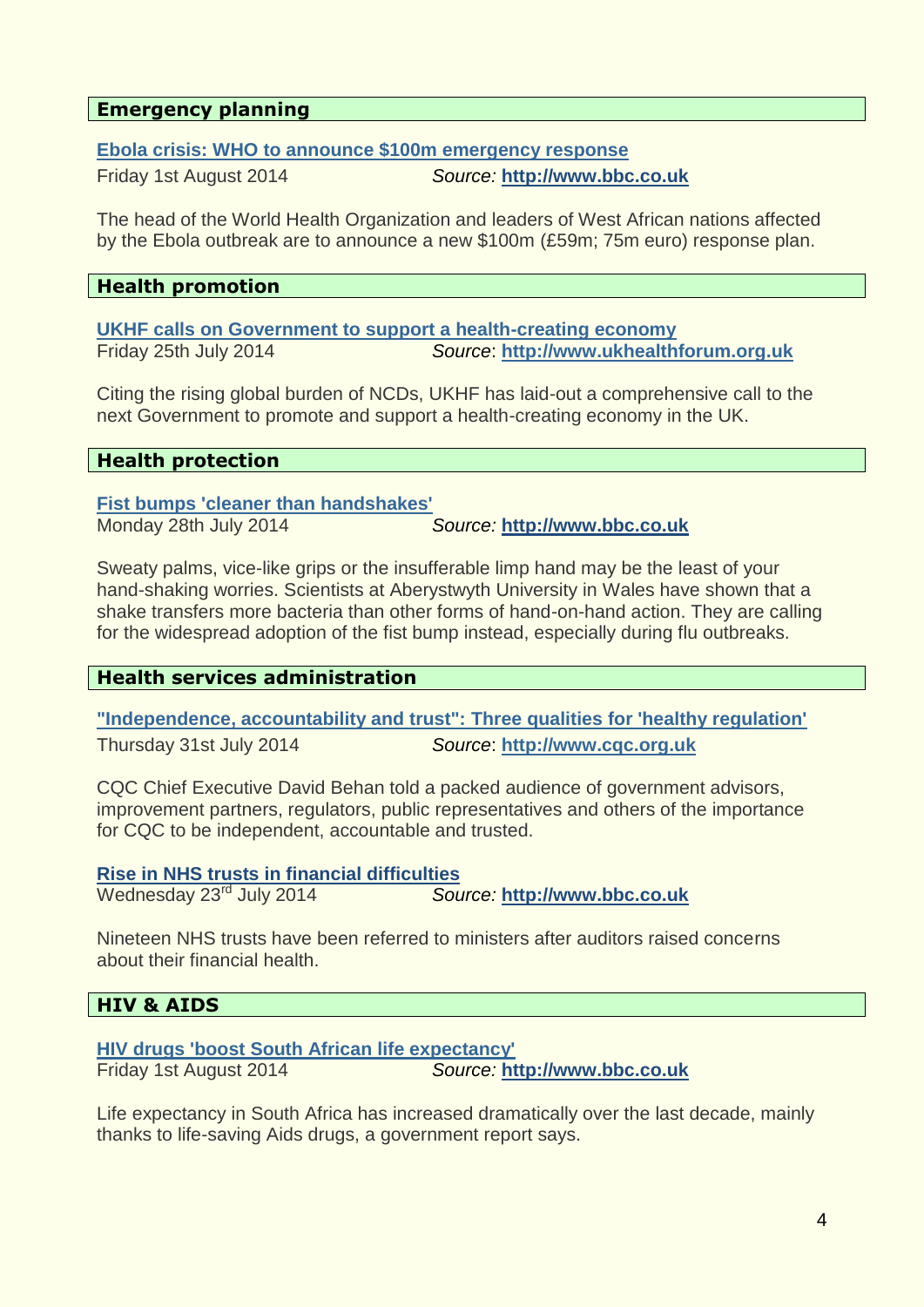# <span id="page-4-1"></span>**Infant & child health**

#### **[A little video gaming 'linked to well-adjusted children'](http://www.bbc.co.uk/news/health-28602887)** Monday 4th August 2014 *Source:* **[http://www.bbc.co.uk](http://www.bbc.co.uk/)**

Playing video games for a short period each day could have a small but positive impact on child development, a study by Oxford University suggests.

The man who helped save 50 million lives Sunday 3rd August 2014 *Source:* **[http://www.bbc.co.uk](http://www.bbc.co.uk/)**

A solution of sugar, salts and water, many of which can be found in a kitchen cupboard, can be all it takes to save a child's life - and it has saved an estimated 50 million people. But finding the right balance was crucial - and Dr Norbert Hirschhorn played a key part.

**[Healthy start for newborns safe in mothers' arms](http://www.bbc.co.uk/news/health-28444575)** Wednesday 23rd July 2014 *Source:* **[http://www.bbc.co.uk](http://www.bbc.co.uk/)**

A new study shows that newborn babies can reap the health benefits of a delay in cutting their umbilical cord - whilst they're safe in their mothers' arms.

# <span id="page-4-2"></span>**Men's health**

**[Vaccinate boys as well as girls against HPV: it works, and it may be cost effective](http://www.bmj.com/content/349/bmj.g4834?utm_medium=email&utm_source=Family+Planning+Association&utm_campaign=4511099_Sexual+Health+News%2c+28+July+-+1+August+2014&utm_content=hpv-bmj&dm_i=61L,2OOSB,BU4YF5,9TGLL,1)**

Tuesday 29th July 2014 *Source*: **http://www.bmj.com**

Protecting boys as well as girls by vaccinating against human papillomavirus may cut the incidence of genital warts and several cancers among both sexes, writes Gillian Prue

# <span id="page-4-0"></span>**Mental health**

**[Middle-aged drinking 'impairs memory'](http://www.bbc.co.uk/news/health-28546656)** Wednesday 30th July 2014 *Source:* **[http://www.bbc.co.uk](http://www.bbc.co.uk/)**

Problem drinking in middle age doubles the risk of memory loss in later life, research suggests.

**[England records rise in dementia diagnoses](http://www.bbc.co.uk/news/health-28565213)** Wednesday 30th July 2014 *Source:* **[http://www.bbc.co.uk](http://www.bbc.co.uk/)**

The number of people in England diagnosed with dementia has risen by 62% over seven years.

**[Sleep deprivation may affect memory](http://www.nhs.uk/news/2014/07July/Pages/Sleep-deprivation-may-affect-memory.aspx)**

Wednesday 23rd July 2014 Source: **[http://www.nhs.uk](http://www.nhs.uk/)**

The Mail Online states that "just one bad night's sleep can have a dramatic effect on your memory – even leading to false memories". Though the results of this small experimental study involving US students are interesting, they're far from dramatic.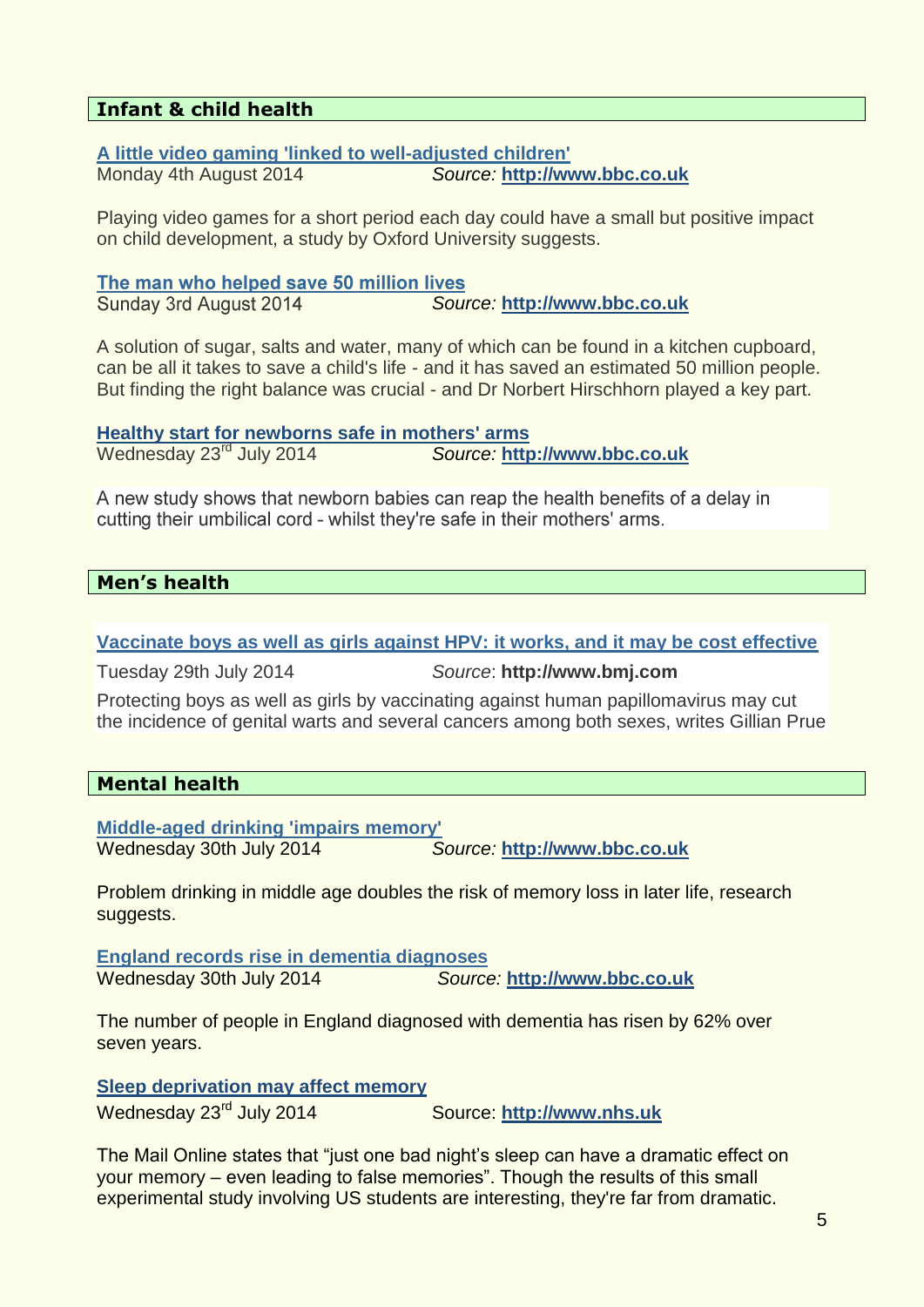# <span id="page-5-0"></span>**Obesity**

#### **[Over one-in-10 Welsh children](http://www.bbc.co.uk/news/uk-wales-28567638) starting school obese**

Thursday 31st July 2014 *Source:* **http://www.bbc.co.uk**

More than a quarter of Wales' four and five-year-olds are overweight - with more than one in 10 classed as obese, say public health officials.

#### **[Warning over waistline link to type 2 diabetes](http://www.nhs.uk/news/2014/07July/Pages/Warning-over-waistline-link-to-type-2-diabetes.aspx)**

Thursday 31st July 2014 *Source*: **[http://www.nhs.uk](http://www.nhs.uk/)**

"Belly fat clearest sign of type 2 diabetes risk," The Guardian reports. This comes as Public Health England publishes a report highlighting the links between bulging waistlines, obesity and type 2 diabetes risk.

<span id="page-5-1"></span>

|  | <b>Older people</b> |  |
|--|---------------------|--|
|  |                     |  |

**[Six seconds of exercise 'can transform health'](http://www.bbc.co.uk/news/health-28400968)**

Sunday 27th July 2014 *Source:* **http://www.bbc.co.uk**

Short six-second bursts of vigorous exercise have the potential to transform the health of elderly people, say researchers in Scotland.

**[NHS 'should work more closely with hospices'](http://www.bbc.co.uk/news/health-28417560)**

Wednesday 23rd July 2014 *Source:* **[http://www.bbc.co.uk](http://www.bbc.co.uk/)**

Hospices could play a greater role in end-of-life care and stop hospitals being the "default option", says former Tory party leader Lord Howard.

<span id="page-5-2"></span>**Physical activity**

**[Running 7 minutes a day 'halves heart death risk'](http://www.nhs.uk/news/2014/07July/Pages/Running-7-minutes-a-day-halves-heart-death-risk.aspx)**

Tuesday 29th July 2014 *Source*: **[http://www.nhs.uk](http://www.nhs.uk/)**

"Running for just a few minutes each day can reduce the risk of dying from heart disease," The Guardian reports.

# <span id="page-5-3"></span>**Prison health**

**[Prison life](https://www.gov.uk/life-in-prison/healthcare-in-prison)**

Tuesday 22nd July 2014 *Source*: **[https://www.gov.uk](https://www.gov.uk/)**

Prisoners get the same healthcare and treatment as anyone outside of prison. Treatment is free but has to be approved by a prison doctor or member of the healthcare team.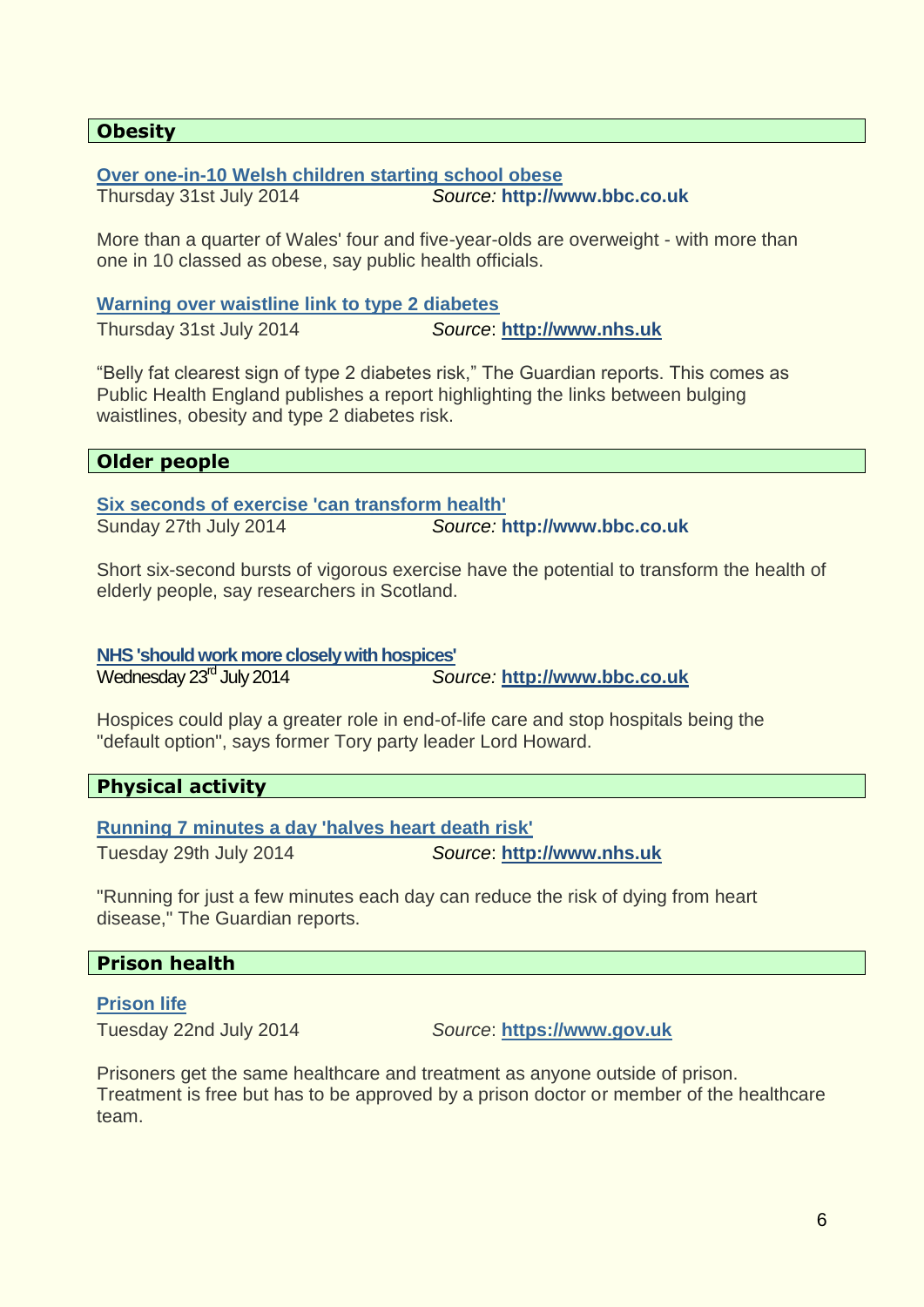# <span id="page-6-0"></span>**Safety & accident prevention**

#### **[HSE Chair on 40th Anniversary of Act](http://www.hse.gov.uk/news/judith-risk-assessment/a-wish-on-a-40th-birthday290714.htm)**

Tuesday 29th July 2014 *Source*: **[http://www.hse.gov.uk](http://www.hse.gov.uk/)**

Great Britain has arguably the best health and safety system in the world. Of course, we all want to prevent even more deaths and serious injuries every year but many other parts of the world have death and injury rates many times higher than ours and are increasingly eager to learn about what makes our system so effective.

#### <span id="page-6-1"></span>**Screening**

**[Study probes effect of NHS Health Checks](http://www.nhs.uk/news/2014/08August/Pages/NHS-Health-Checks-make-no-difference-study-claims.aspx)** Friday 1st August 2014 *Source*: **[http://www.nhs.uk](http://www.nhs.uk/)**

"Health MOTs routinely offered to over-40s on the NHS may be a waste of time," the Mail Online reports. The report says researchers have found no difference in the prevalence of diseases such as diabetes in GP practices that offer NHS Health Checks and those that don't.

#### <span id="page-6-2"></span>**Sexual health**

#### **[Sexual Health Week 2014](http://www.fpa.org.uk/sexual-health-week/sexual-health-week-2014?utm_medium=email&utm_source=Family+Planning+Association&utm_campaign=4511099_Sexual+Health+News%2c+28+July+-+1+August+2014&utm_content=shw&dm_i=61L,2OOSB,BU4YF5,9T4ZL,1)**

*Source***: [http://www.fpa.org.uk](http://www.fpa.org.uk/)**

Sexual Health Week 2014 will take place from 15–21 September. This year it will be all about emergency contraception with lots of information for women on the choices available, as well as campaign packs for professionals to help you talk about emergency contraception with your patients. Watch this space for more information!

**[UK sperm bank to be opened in Birmingham](http://www.bbc.co.uk/news/uk-england-birmingham-28631068)** Sunday 3rd August 2014 *Source:* **[http://www.bbc.co.uk](http://www.bbc.co.uk/)**

A national sperm bank is to be set up to meet increasing demand and a UK-wide shortage. Heterosexual and same-sex couples will be able to use the service, as well as single women. People from ethnic minority backgrounds will be able to choose from culturally-matched donors.

#### <span id="page-6-3"></span>**Smoking**

**[E-cigarettes 'less harmful' than cigarettes](http://www.bbc.co.uk/news/health-28554456)** Thursday 31st July 2014 *Source:* **[http://www.bbc.co.uk](http://www.bbc.co.uk/)**

E-cigarettes are likely to be much less harmful than conventional cigarettes, an analysis of current scientific research suggests.

**[Smoking, drinking and drug use down in young, report says](http://www.bbc.co.uk/news/health-28461530)** Thursday 24th July 2014 *Source:* **[http://www.bbc.co.uk](http://www.bbc.co.uk/)**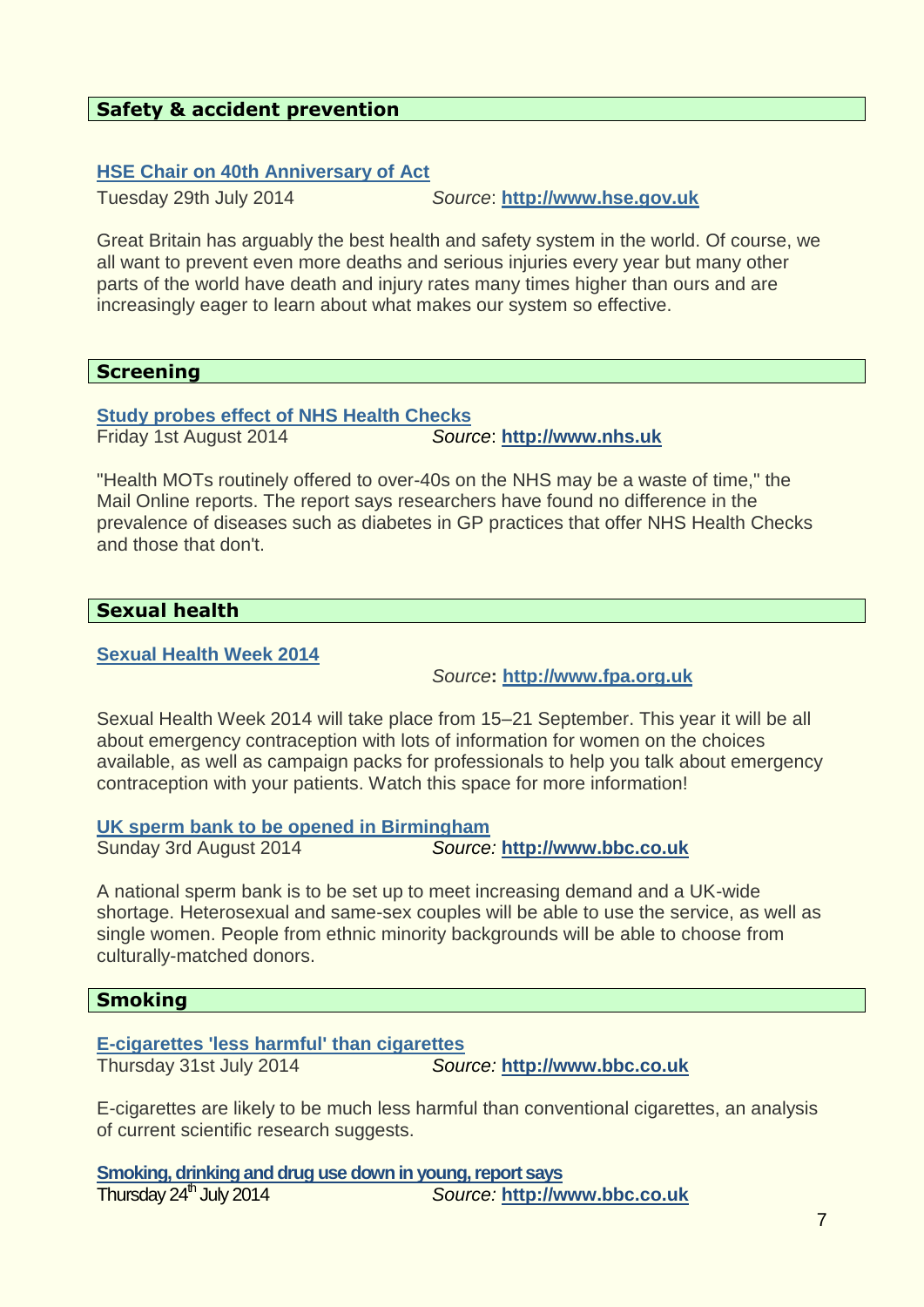Smoking, drinking and drug use among secondary school pupils have more than halved over the past 10 years, figures from the Health and Social Care Information Centre suggest (HSCIC).

# <span id="page-7-0"></span>**Social & economic issues**

**[Chicken factory probe ordered by health secretary](http://www.bbc.co.uk/news/uk-28332958)**

Friday 25th July 2014 *Source:* **[http://www.bbc.co.uk](http://www.bbc.co.uk/)**

An investigation into allegations of hygiene failings at poultry processing factories has been ordered by Health Secretary Jeremy Hunt.

**[Pilgrimages may offer clue to antibiotic resistance spread](http://www.bbc.co.uk/news/health-28368313)** Thursday 24th July 2014 *Source:* **[http://www.bbc.co.uk](http://www.bbc.co.uk/)**

Pilgrimages are common around the world. They are a key part of culture. But recent research has shown that there may be a hidden danger. As more people gather, and the local infrastructure is exceeded, there is an increased risk that antibiotic resistance genes can spread between pilgrims. Tushar Banerjee visited Rishikesh in the Upper Ganges to learn more about the work.

# <span id="page-7-1"></span>**Statistics**

# Victorian-era diseases 'returning'

Wednesday 23<sup>rd</sup> July 2014

*Source:* **[http://www.bbc.co.uk](http://www.bbc.co.uk/)**

Diseases traditionally associated with the Victorian era are on the rise again in England, experts are warning. The Health and Social Care Information Centre highlighted increases in gout, malnutrition and tuberculosis. It said while they were not as widespread as they had been in the late 1800s and early 1900s, the fact they were returning needed to be addressed.

# <span id="page-7-2"></span>**Women's health**

**[Combined Pill may raise breast cancer risk](http://www.nhs.uk/news/2014/08August/Pages/Contraceptive-pills-may-double-breast-cancer-risk.aspx)**

Friday 1st August 2014 *Source*: **[http://www.nhs.uk](http://www.nhs.uk/)**

"Some contraceptive pills double risk of breast cancer," The Daily Telegraph reports, as a new US study found an increased risk of 50% with use of the combined oral contraceptive pill, commonly called "the pill".

**[Two bailed in FGM probe after man and girl stopped at Heathrow](http://www.bbc.co.uk/news/uk-england-london-28516382?utm_medium=email&utm_source=Family+Planning+Association&utm_campaign=4511099_Sexual+Health+News%2c+28+July+-+1+August+2014&utm_content=fgm-arrests&dm_i=61L,2OOSB,BU4YF5,9T4ZI,1)** Sunday 27th July 2014

A man and a woman have been bailed after being arrested in London for conspiracy to commit female genital mutilation (FGM).

**[Breast cancer: One-shot therapy gets NHS nod](http://www.bbc.co.uk/news/health-28442549)** Friday 25th July 2014 *Source:* **[http://www.bbc.co.uk](http://www.bbc.co.uk/)**